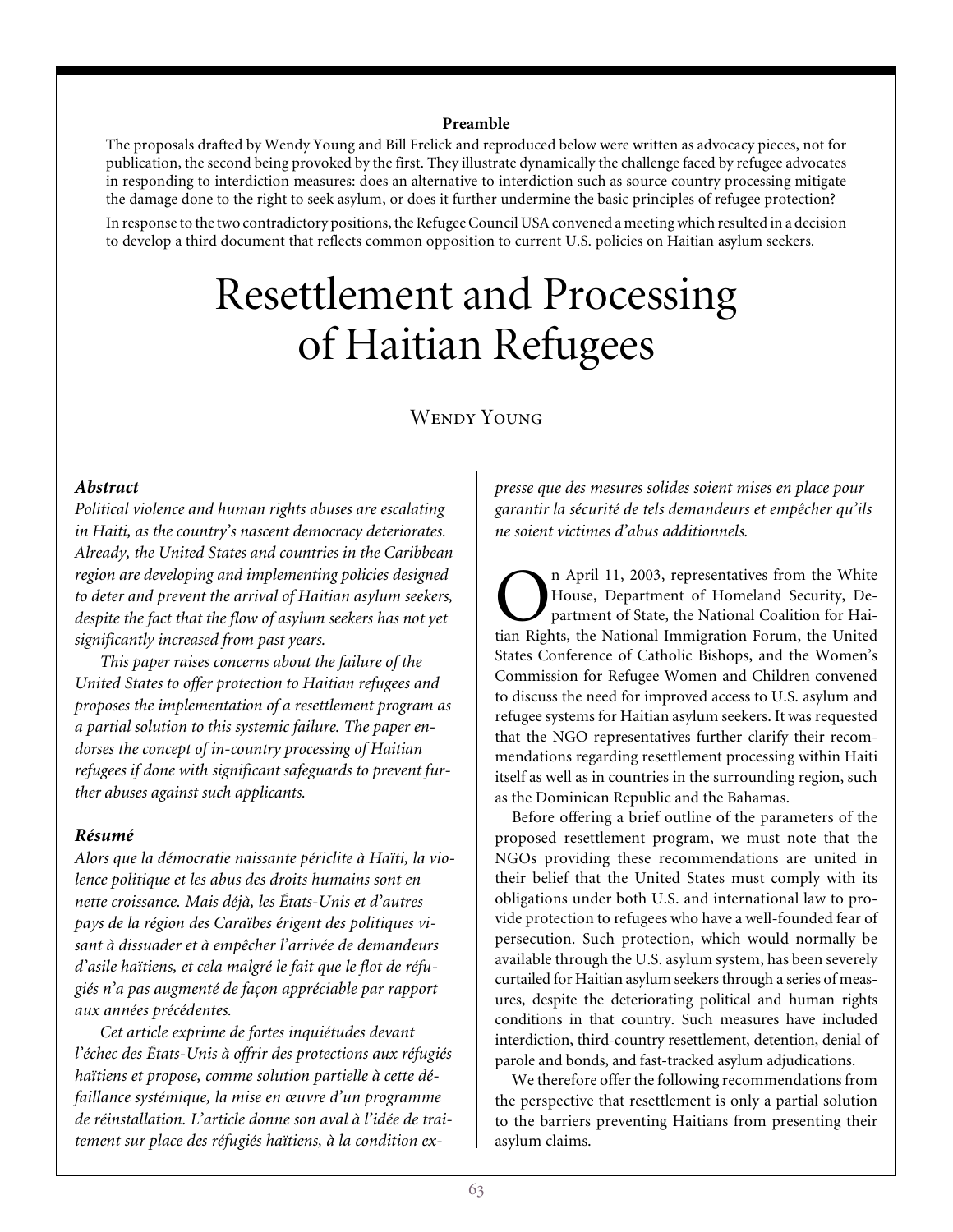## *The Benefits of a Haitian Resettlement System*

### *In-Country Processing*

In years past, the United States has experienced significant influxes of Haitian refugees when political and economic conditions in Haiti deteriorated. Currently, there is little evidence to justify a fear that we are again facing a Haitian refugee crisis. It is true, however, that human rights conditions in Haiti are worsening. This has resulted in an increase in the asylum grant rate for those Haitians who have been able to access the U.S. asylum system. It has also resulted in a slight increase in the number of Coast Guard interdictions and the numbers of Haitians seeking protection in neighbouring countries such as the Dominican Republic and the Bahamas.

Resettlement processing could serve as an appropriate partial response to this developing situation. It offers an opportunity to balance the fear of a mass outflow against the need to offer protection to Haitians who demonstrate a well-founded fear of persecution. It also would facilitate the ability of the United States to meet its target goal of 50,000 refugee admissions in FY 2003, a goal that is currently eluding the resettlement system in the face of security issues and other concerns in many other parts of the world.

Moreover, resettlement is an orderly process. Unlike asylum, the United States can control the number of refugees brought to the United States. Resettlement also requires thorough security clearances before a refugee is allowed to proceed to the United States. Finally, resettlement would offer an alternative to at least some Haitians who might otherwise attempt the risky boat voyage to the United States.

In-country processing was utilized in Haiti during the 1990s. It offered protection to approximately 1,500 refugees who decided to present themselves at U.S. processing sites. After recognition as refugees, they were allowed to proceed to the United States where they were able to integrate into the United States with the assistance of voluntary agencies with expertise in resettlement.

## *Regional Processing*

Regional processing out of the Dominican Republic and the Bahamas—the two largest receiving countries for Haitian asylum seekers—would also offer a number of benefits. First, because of their small size and population, both countries have expressed grave concern about the number of Haitians arriving on their shores. Regional resettlement processing would therefore alleviate the pressure on the Dominican Republic and the Bahamas, and would possibly increase the tolerance of the Dominican and Bahamian authorities and public for hosting at least some Haitians.

Second, there is no meaningful refugee protection in either country. Haitians in both countries are vulnerable to detention and forced return. In the Dominican Republic,

the Women's Commission has documented that Haitians are vulnerable to police harassment; children are typically deprived of an education; and families often end up homeless and living on the streets of Santo Domingo.

## *Lessons Learned from Past Resettlement Efforts in the Region*

It must be noted, however, that in-country resettlement processing presents certain risks to would-be applicants. It requires Haitians to surface and present themselves to processing authorities, thus risking exposure to Haitian government authorities and others who might seek to further persecute such applicants. Such incidents were documented in the 1990s, especially in the early days of the program when the only processing site was located across the street from the national headquarters of the Haitian police, who closely monitored, and frequently harassed, individuals seeking access to the processing office.

Resettlement also runs the risk of being burdensome and time consuming. Past in-country processing efforts were hindered by the imposition of multiple in-person interviews that required the applicant to present himself or herself in Portau-Prince. It also required the completion in writing of complex application forms, a requirement that rendered illiterate Haitians virtually ineligible for resettlement.

Finally, once a Haitian was identified as a refugee eligible for resettlement, there were often long delays before the person was actually transferred to the United States. Again, this rendered individuals vulnerable to further persecution while they waited to be moved to the United States.

Following are some measures that must be implemented in the context of any future resettlement program to ensure that such barriers to protection are addressed:

*Involvement of U.S.-based and local NGOs with refugee and human rights expertise:* The in-country resettlement program initiated in Haiti in the 1990s was significantly improved when U.S.-based resettlement agencies, known as Joint Voluntary Agencies (JVAs), were utilized to identify potential candidates for resettlement and to assist in their processing. In the 1990s, both the U.S. Conference of Catholic Bishops and World Relief acted as JVAs in Haiti. The International Organization for Migration facilitated processing in Port-au-Prince.

Such agencies performed several key functions. They conducted initial screenings and intakes. They assisted Haitians in preparing for their actual refugee interviews. They helped Haitians complete their asylum applications, known as I-589s. They arranged travel for those Haitians accepted for resettlement.

Since that time, several successful initiatives have been implemented to facilitate resettlement in other parts of the